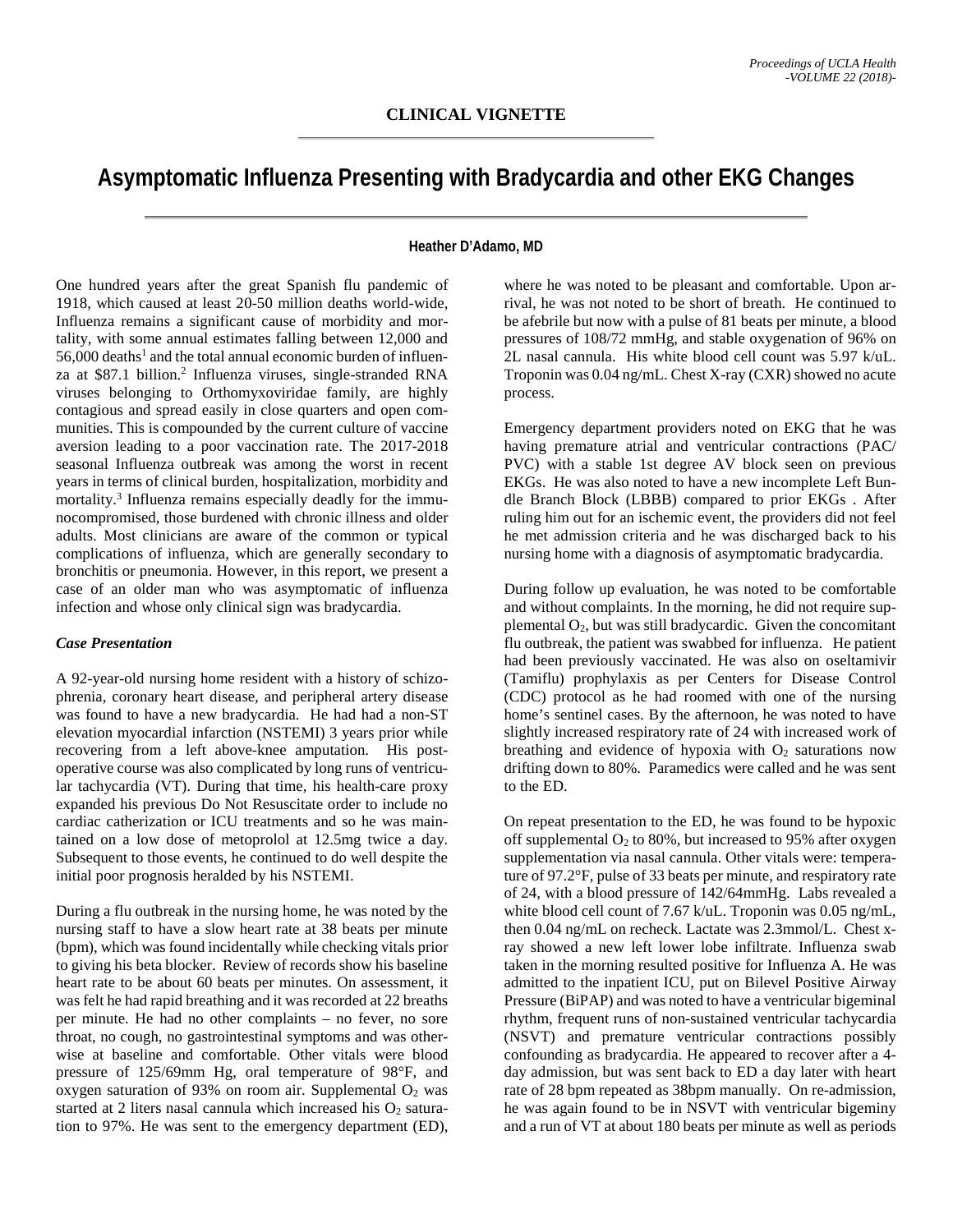of sinus bradycardia. At that point, Cardiology specialists increased his oral metoprolol to 25mg twice a day, and started amiodarone 200mg a day. He was discharged after a 3-day admission and continued to maintain a heart rate between high 50 and low 70 beats per minute, although this may be related to these additional medications.

## *Discussion*

**Atypical presentations of influenza in the elderly** - Diagnosis of influenza is often made challenging in the nursing home by the fact that older adults are well known to have atypical presentations, poor response to vaccination,<sup>4</sup> and inability to mount a "true" fever or immune response.<sup>5,6</sup> The elderly may instead present with no symptoms or perhaps just fatigue and a less alert mental status, which can be non-specific in older adults. Thus, infections in older adults may be difficult to diagnose. In addition, an influenza infection specifically may present in confounding and atypical ways and thus be more difficult to detect and contain. Paradoxically, while influenza is overall quite deadly in older adults and those with multiple chronic diseases, in our nursing home we have seen several cases of veterans over 90 years in age present with no symptom other than a dry cough, while younger roommates are ill with influenza for days. Because of the deadly and far-ranging consequence of missing an influenza infection in the close quarters of a nursing home, it is important to be aware of the especially subtle presentations of influenza to aid early detection.

**Influenza Remains Undetected at High Rates** - Fever and malaise are generally felt to be part of "Influenza-Like Illness" (ILI), but in fact, cough is likely the most common presenting symptom and fever does not present in adults as commonly as in children.7,8 However, rates of asymptomatic influenza may be as high as 33% and these patients may have subtle clinical signs, sometimes difficult to detect in a busy ED.9 More and more attention is being paid to detecting asymptomatic influenza infections in hospitalized and ICU patients.10 In fact, in one study during the flu season, one third of ICU patients tested positive for tracheal aspirate even though influenza was not suspected in half of the patients.<sup>11</sup> Despite this, patients presenting with flu-like symptoms are still under-tested.12 In addition, it is possible that at least 25% of all patients presenting to the ED with community-acquired pneumonia or severe symptoms that are not necessarily flu-like during epidemic periods are influenza positive.13 Furthermore, many of these studies use nasopharyngeal swabbing, which may be less sensitive than tracheal samples, as one study detected 92% of flu cases by nasal swab but  $100\%$  via tracheal aspirate.<sup>14</sup>

**Complications of Influenza** -Pulmonary complications of influenza are well documented and include viral pneumonia and, possibly a more pernicious, superinfection bacterial pneumonia. Non-pulmonary complications of influenza, however, can be wide-ranging and multi-systemic, and often the presentation of these are not accompanied by typical symptoms expected in influenza infection. These can include neurological complications and musculoskeletal disorders, as well as ocular,

hematological, endocrine and renal disorders.15 However, the deadliest can be cardiac complications, such as heart failure, myocarditis, and ischemic heart disease.16 Main-stream media communication of this last complication may have caused a surge in vaccination rates this season, likely because heart attacks are a well-recognized deadly event by the general public, as opposed to some of the other possibly less well understood complications. In addition, influenza infection has been associated with EKG changes, myocarditis, and increase in cardiac enzymes. 17

**Bradycardia and other EKG changes in Influenza** – Bradycardia in influenza is noted in the literature as early as 1899 in an article published the Lancet. That article described several cases in young adults. In one case, the treatment recommended was "Champagne … in large doses and brandy … given at regular intervals" to increase the heart rate. It was postulated that the effect was the result of "immediate action on the pneumogastric nerve or on the ganglia of the heart by the influenza toxins."18 In the nearly 120 years since the Lancet article, there has been much documentation of the effect of influenza on the conduction system of the heart which can lead to various EKG changes and arrhythmias.

These cardiac abnormalities are likely the result of viral myocarditis ranging from mild subclinical myocarditis to necrosis of the heart muscle. Subclinical myocarditis presenting as "EKG myocarditis" may be as high as 10%. This may present with various EKG changes ranging from ST segment disruption and T wave changes and/or dysrhythmias such as atrial fibrillation or sinus bradycardia.<sup>19</sup> These are rarely accompanied by troponin abnormalities and usually resolve within a few weeks.<sup>20</sup> Fulminant myocarditis is likely due to necrosis of the heart muscle in response to the influenza infection. It is a rare consequence and may present with arrhythmia, or more severely as cardiogenic shock with rapid progression to death. Whether the cause is the result of direct viral involvement versus immune mediated response to the virus remains unclear.

It is important to be aware of the cardiac complications of influenza, not only because supportive treatment may be necessary while the infection remains active, but also because overlooking a diagnosis of influenza can contribute to its spread with severe implications in frail older adults.

## **REFERENCES**

- 1. Estimating Seasonal Influenza-Associated Deaths in the United States https://www.cdc.gov/flu/about/disease/ us\_flu-related\_deaths.htm
- 2. **Molinari NA, Ortega-Sanchez IR, Messonnier ML, Thompson WW, Wortley PM, Weintraub E, Bridges CB**. The annual impact of seasonal influenza in the US: measuring disease burden and costs. *Vaccine*. 2007 Jun 28;25(27):5086-96. Epub 2007 Apr 20. PubMed PMID: 17544181.